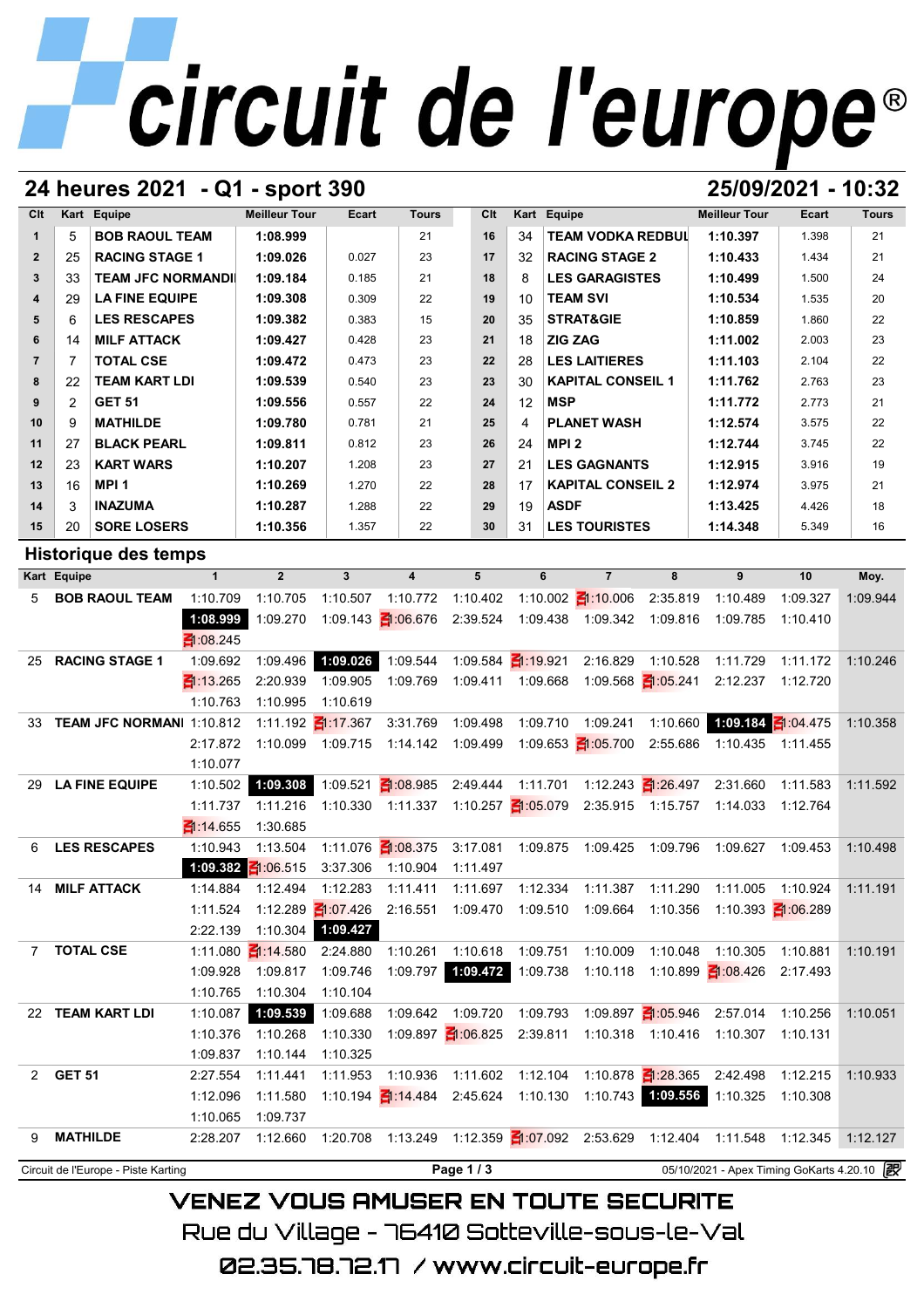# 1:12.588 1:11.542 <mark>5</mark>1:10.012 2:16.453 1:09.968 1:10.652 **51**:04.591 2:13.491 1:10.203 **1:09.780**

| Kart Equipe                         | 1                     | $\overline{2}$                  | 3                               | 4                                   | 5          | 6                        | $\overline{7}$                                                                                   | 8                 | 9                                 | 10                                         | Moy.     |
|-------------------------------------|-----------------------|---------------------------------|---------------------------------|-------------------------------------|------------|--------------------------|--------------------------------------------------------------------------------------------------|-------------------|-----------------------------------|--------------------------------------------|----------|
|                                     | 1:12.588              |                                 |                                 |                                     |            |                          | 1:11.542 $\frac{21}{10.012}$ 2:16.453 1:09.968 1:10.652 $\frac{21}{104.591}$ 2:13.491            |                   |                                   | 1:10.203  1:09.780                         |          |
|                                     | 1:09.780              |                                 |                                 |                                     |            |                          |                                                                                                  |                   |                                   |                                            |          |
| 27 BLACK PEARL                      |                       | 1:15.799 1:11.828               |                                 | 1:10.611  1:10.237                  |            |                          | 1:10.555 1:17.071 2:26.759 1:11.235                                                              |                   | 1:11.196                          | 1:10.595                                   | 1:11.002 |
|                                     | 1:10.501              |                                 | 1:10.642  1:11.160              | 1:10.990                            |            |                          | 1:10.463 $\frac{21:12.419}{1:12.419}$ 3:01.860                                                   | 1:10.526          | 1:10.865                          | 1:10.764                                   |          |
|                                     | 1:10.073              |                                 | 1:09.811 1:11.203               |                                     |            |                          |                                                                                                  |                   |                                   |                                            |          |
| 23 KART WARS                        | 1:13.117              | 1:12.638                        | 1:11.915                        |                                     |            |                          |                                                                                                  | 1:01.863 1:14.002 |                                   | 1:13.214 <b>₹</b> 1:19.655                 | 1:12.216 |
|                                     | 2:56.588              | 1:13.018                        |                                 |                                     |            |                          | 1:13.318 1:11.058 2:54.696 1:10.829 1:12.703                                                     | 1:13.269          | 1:10.837 1:11.133                 |                                            |          |
|                                     | 1:13.127              |                                 | 1:10.508 1:10.207               |                                     |            |                          |                                                                                                  |                   |                                   |                                            |          |
| 16 MPI 1                            | $\frac{2}{10}$ 07.642 | 2:33.380                        | 1:12.125                        | 1:12.100                            | 1:11.338   |                          | 1:10.804  1:11.239  1:10.269  1:12.415  2:36.313                                                 |                   |                                   |                                            | 1:11.616 |
|                                     | 1:12.499              |                                 | 1:11.537  1:11.299              | 1:11.825                            |            |                          |                                                                                                  |                   |                                   |                                            |          |
|                                     | 1:11.997              | 1:12.148                        |                                 |                                     |            |                          |                                                                                                  |                   |                                   |                                            |          |
| 3 INAZUMA                           |                       |                                 |                                 | 1:13.633 1:09.556 2:37.868 1:15.458 |            |                          |                                                                                                  |                   |                                   |                                            | 1:12.382 |
|                                     |                       |                                 |                                 |                                     |            |                          | 1:11.872 1:12.616 1:12.733 1:09.944 2:35.718 1:10.915 1:10.756 1:10.701 1:10.287                 |                   |                                   | 1:10.898                                   |          |
|                                     | 1:10.300              | 1:11.011                        |                                 |                                     |            |                          |                                                                                                  |                   |                                   |                                            |          |
| 20 SORE LOSERS                      | 1:12.779              |                                 |                                 |                                     |            |                          | 1:13.111 $\leq$ 1:08.486 2:27.201 1:11.534 1:11.031 1:10.356                                     |                   | 1:10.855 $\leq$ 1:06.955 2:32.436 |                                            | 1:11.676 |
|                                     | 1:12.249              |                                 |                                 |                                     |            |                          | 1:11.398 1:13.772 2:22.711 1:11.751 1:11.587 1:11.062 1:11.374 1:12.693 1:11.825                 |                   |                                   |                                            |          |
|                                     | 1:11.581              | 1:11.632                        |                                 |                                     |            |                          |                                                                                                  |                   |                                   |                                            |          |
| 34 TEAM VODKA REDB 1:12.812         |                       |                                 |                                 | 1:13.479  1:12.159  1:12.549        |            | 1:13.085 <b>1:09.194</b> | 2:42.859                                                                                         | 1:11.365          | 1:10.650                          | 1:10.757                                   | 1:11.658 |
|                                     | 1:11.027              |                                 |                                 |                                     |            |                          | 1:11.126 1:16.570 3:19.041 1:12.324 1:12.268 1:11.083 1:11.378 1:11.179 1:10.550                 |                   |                                   |                                            |          |
|                                     | 1:10.397              |                                 |                                 |                                     |            |                          |                                                                                                  |                   |                                   |                                            |          |
| 32 RACING STAGE 2                   |                       |                                 |                                 |                                     |            |                          | 1:14.244 1:13.198 1:12.960 1:14.823 1:08.294 2:04.074 1:11.020 1:10.996 1:10.433                 |                   |                                   | 1:10.501                                   | 1:12.111 |
|                                     |                       |                                 |                                 |                                     |            |                          | 206.620 1:105.187 2:08.938 1:12.585 1:12.114 1:11.570 21:08.848 2:29.502 1:11.878 1:11.130       |                   |                                   |                                            |          |
|                                     | 2:13.934              |                                 |                                 |                                     |            |                          |                                                                                                  |                   |                                   |                                            |          |
| 8 LES GARAGISTES                    | 1:12.810              | 1:14.370                        | 1:11.574                        | 1:11.915                            |            |                          | 1:11.728  1:11.185  1:11.552                                                                     | 1:12.641          |                                   | 1:11.721  1:11.694                         | 1:11.576 |
|                                     |                       | 1:12.173 $\frac{21:06.658}{50}$ | 2:57.605                        | 1:11.305                            |            |                          | 1:10.954  1:10.775  1:11.251                                                                     |                   | 1:10.527  1:11.598  1:10.700      |                                            |          |
|                                     | 1:11.208              | 1:11.950                        | 1:10.499                        | 1:10.544                            |            |                          |                                                                                                  |                   |                                   |                                            |          |
| 10 TEAM SVI                         | 1:13.572              | 1:12.985                        |                                 | 1:13.501 $\frac{21}{109}$ 663       |            |                          | 2:41.199 1:14.503 1:12.738                                                                       |                   | 1:12.526 1:11.052 2:30.841        |                                            | 1:12.621 |
|                                     | 1:13.575              |                                 | 1:13.703 $\frac{2}{11}$ :12.626 | 2:30.719                            |            |                          | 1:11.103  1:10.619  1:10.534  1:06.858  2:26.835                                                 |                   |                                   | 1:12.103                                   |          |
| 35 STRAT&GIE                        | 1:13.111              | 1:13.363                        | 1:11.935                        | 1:10.908                            |            |                          | 1:10.870 $\frac{21:08.942}{2:29.001}$                                                            | 1:15.719          |                                   | 1:16.174  1:15.578                         | 1:12.832 |
|                                     | $-1:16.637$           |                                 |                                 |                                     |            |                          | 2:17.154 1:12.522 1:12.385 1:08.065 2:28.304 1:12.062 1:12.038 1:12.134 1:12.137                 |                   |                                   |                                            |          |
|                                     | 2:11.962              | 1:10.859                        |                                 |                                     |            |                          |                                                                                                  |                   |                                   |                                            |          |
| 18 ZIG ZAG                          | 1:11.985              |                                 | 1:13.545  1:11.347              | 1:11.388                            |            |                          | 1:11.420  1:12.419  1:12.328                                                                     | 1:11.318          |                                   |                                            | 1:11.663 |
|                                     |                       |                                 |                                 |                                     |            |                          | 1:11.582 <b>1:11.002</b> 1:11.041 1:11.557 1:11.194 1:11.439 1:11.611 1:11.839 1:11.464 3:20.316 |                   |                                   |                                            |          |
|                                     |                       | 1:12.180  1:11.590  1:11.122    |                                 |                                     |            |                          |                                                                                                  |                   |                                   |                                            |          |
| 28 LES LAITIERES                    | $-1.24.488$           | 2:19.532                        |                                 |                                     |            |                          | $1:12.116$ 1:12.276 1:13.258 1:11.167 111.108 1:07.449 2:36.309 1:13.074                         |                   |                                   |                                            | 1:12.110 |
|                                     | 1:12.496              | 1:11.989                        |                                 |                                     |            |                          | 1:12.071  1:12.525  1:11.636  1:12.933  1:11.694  1:11.528  1:07.972  2:14.713                   |                   |                                   |                                            |          |
|                                     | 1:12.508              | 1:11.389                        |                                 |                                     |            |                          |                                                                                                  |                   |                                   |                                            |          |
| 30 KAPITAL CONSEIL 1 1:13.039       |                       | 1:13.095                        | 1:13.951                        |                                     |            |                          | 1:12.790  1:12.434  1:12.798  1:12.440  1:11.875  1:11.762  1:06.511                             |                   |                                   |                                            | 1:12.653 |
|                                     | 2:19.217              | 1:12.685                        |                                 |                                     |            |                          | 1:12.978  1:12.691  1:12.278  1:14.758  1:11.981  1:11.974  1:15.093  2:05.079                   |                   |                                   |                                            |          |
|                                     | 1:12.073              | 1:12.657                        | 1:12.161                        |                                     |            |                          |                                                                                                  |                   |                                   |                                            |          |
| 12 MSP                              | 1:12.567              |                                 | 1:13.127  1:12.814              | 1:12.668                            |            |                          | 1:12.333 1:12.239 1:11.775 1:11.772 1:12.006 1:13.864                                            |                   |                                   |                                            | 1:12.804 |
|                                     | 1:12.043              |                                 |                                 |                                     |            |                          | 1:11.817 1:12.006 1:09.376 2:31.159 1:16.815 1:12.617 2:47.664 1:14.359 1:12.666                 |                   |                                   |                                            |          |
|                                     | 1:12.797              |                                 |                                 |                                     |            |                          |                                                                                                  |                   |                                   |                                            |          |
| 4 PLANET WASH                       | 1:14.526              |                                 |                                 |                                     |            |                          | 1:15.604 1:14.131 1:12.574 1:13.764 1:07.079 2:34.954 1:14.977 1:13.952 1:14.444                 |                   |                                   |                                            | 1:13.655 |
|                                     | 1:13.954              | 1:12.834                        |                                 |                                     |            |                          | 1:12.802  1:13.402  1:12.603  1:13.501  1:13.331  1:12.998  1:13.788 <mark>1</mark> :11.088      |                   |                                   |                                            |          |
|                                     | 2:19.961              | 1:12.615                        |                                 |                                     |            |                          |                                                                                                  |                   |                                   |                                            |          |
| Circuit de l'Europe - Piste Karting |                       |                                 |                                 |                                     | Page 2 / 3 |                          |                                                                                                  |                   |                                   | 05/10/2021 - Apex Timing GoKarts 4.20.10 2 |          |
|                                     |                       |                                 |                                 |                                     |            |                          |                                                                                                  |                   |                                   |                                            |          |
|                                     |                       |                                 |                                 |                                     |            |                          | <b>VENEZ VOUS AMUSER EN TOUTE SECURITE</b>                                                       |                   |                                   |                                            |          |

Rue du Village – 76410 Sotteville–sous–le–Val

02.35.78.72.17 /www.circuit-europe.fr